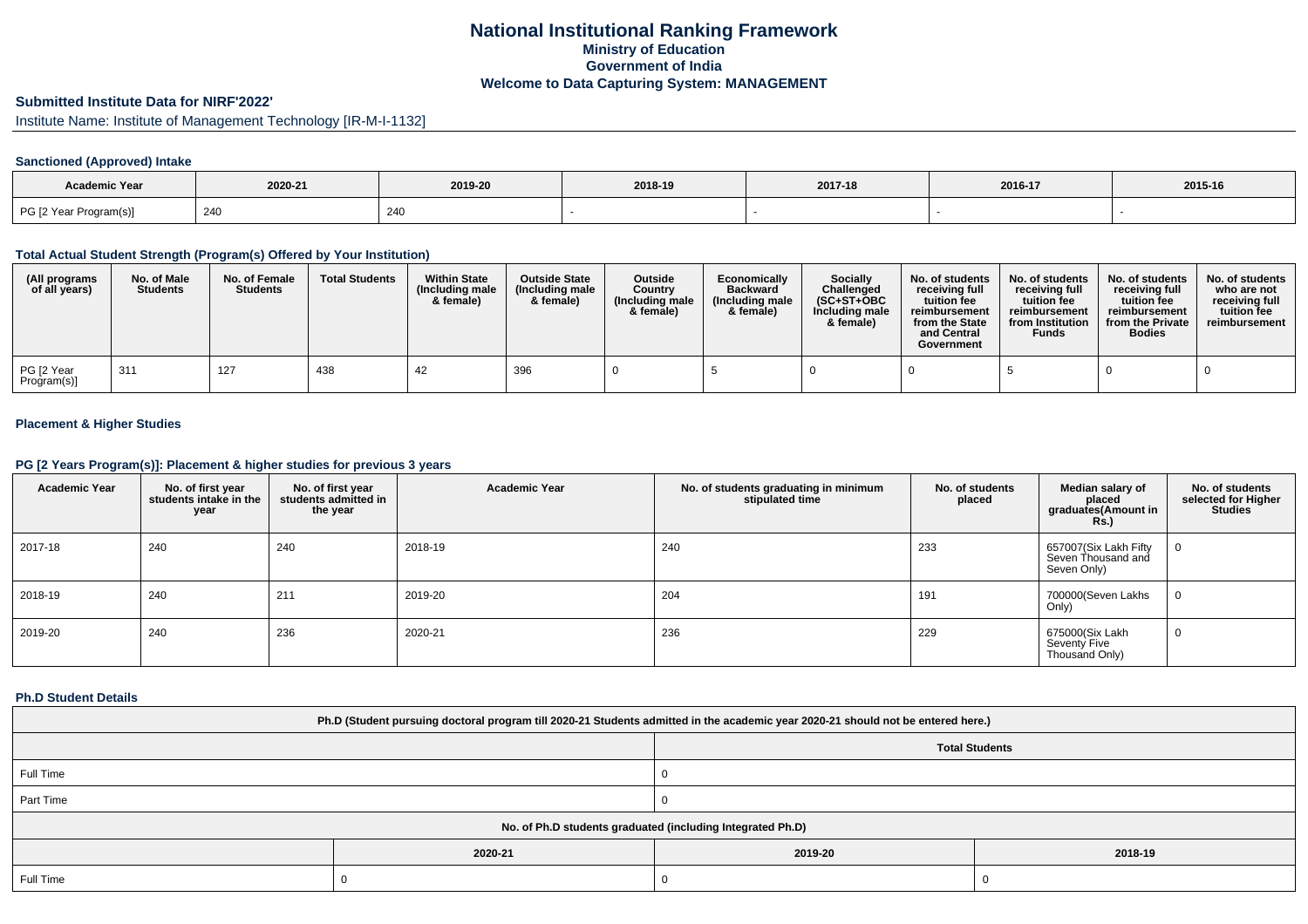| Part Time |  |  |
|-----------|--|--|
|           |  |  |

## **Financial Resources: Utilised Amount for the Capital expenditure for previous 3 years**

| <b>Academic Year</b><br>2020-21                                                                                                                                                |                                                                                            | 2019-20                                                                                      | 2018-19                                                                              |  |  |  |  |  |
|--------------------------------------------------------------------------------------------------------------------------------------------------------------------------------|--------------------------------------------------------------------------------------------|----------------------------------------------------------------------------------------------|--------------------------------------------------------------------------------------|--|--|--|--|--|
|                                                                                                                                                                                | <b>Utilised Amount</b>                                                                     | <b>Utilised Amount</b>                                                                       | <b>Utilised Amount</b>                                                               |  |  |  |  |  |
| Annual Capital Expenditure on Academic Activities and Resources (excluding expenditure on buildings)                                                                           |                                                                                            |                                                                                              |                                                                                      |  |  |  |  |  |
| Library (Books, Journals and e-Resources only)                                                                                                                                 | 9447189 (Ninety Four Lakh Forty Seven Thousand One<br>Hundred and Eighty Nine Rupees Only) | 11158798 (One Crore Eleven Lakh Fifty Eight Thousand Seven<br>Hundred and Ninety Eight Only) | 9883479 (Ninety Eight Lakh Eighty Three Thousand Four<br>Hundred Seventy Nine Only)  |  |  |  |  |  |
| Expenditure on setting up/upgradation of laboratory                                                                                                                            | 4535420 (Forty Five Lakh Thirty Five Thousand Four Hundred<br>and Twenty Rupees Only)      | 3234892 (Thirty Two Lakh Thirty Four Thousand Eight<br>Hundred and Ninety Two Only)          | 8655837 (Eighty Six Lakh Fifty Five Thousand Eight Hundred<br>and Thirty Seven Only) |  |  |  |  |  |
| Other expenditure on creation of Capital Assets (For setting up<br>classrooms, seminar hall, conference hall, library excluding<br>expenditure on Land , Building, Roads etc.) | 3985148 (Thirty Nine Lakh Eighty Five Thousand One Hundred<br>and Forty Eight Rupees Only) | 8625987 (Eighty Six Lakh Twenty Five Thousand Nine<br>Hundred and Eighty Seven Only)         | 20293802 (Two Crore Two Lakh Ninety Three Thousand Eight<br>Hundred and Two Only)    |  |  |  |  |  |

### **Financial Resources: Utilised Amount for the Operational expenditure for previous 3 years**

| Academic Year                                                                                                                                                                                   | 2020-21                                                                                               | 2019-20                                                                                   | 2018-19                                                                                            |  |  |  |  |  |
|-------------------------------------------------------------------------------------------------------------------------------------------------------------------------------------------------|-------------------------------------------------------------------------------------------------------|-------------------------------------------------------------------------------------------|----------------------------------------------------------------------------------------------------|--|--|--|--|--|
|                                                                                                                                                                                                 | <b>Utilised Amount</b>                                                                                | <b>Utilised Amount</b>                                                                    | <b>Utilised Amount</b>                                                                             |  |  |  |  |  |
| <b>Annual Operational Expenditure</b>                                                                                                                                                           |                                                                                                       |                                                                                           |                                                                                                    |  |  |  |  |  |
| Salaries (Teaching and Non Teaching staff)                                                                                                                                                      | 105459429 (Ten Crore Fifty Four Lakh Fifty Nine Thousand<br>Four Hundred and Twenty Nine Rupees Only) | 111337104 (Eleven Crore Thirteen Lakh Thirty Seven<br>Thousand One Hundred and Four Only) | 100956777 (Ten Crore Nine Lakh Fifty Six Thousand Seven<br>Hundred and Seventy Seven Only)         |  |  |  |  |  |
| Maintenance of Academic Infrastructure or consumables and<br>other running expenditures (excluding maintenance of hostels<br>and allied services, rent of the building, depreciation cost, etc) | 63943222 (Six Crore Thirty Nine Lakh Forty Three Thousand<br>Two Hundred and Twenty Two Only)         | 76154017 (Seven Crore Sixty One Lakh Fifty Four Thousand<br>and Seventeen Only)           | 63278943 (Six Crores Thirty Two Lakh Seventy Eight<br>Thousand Nine Hundred and Fourty Three Only) |  |  |  |  |  |
| Seminars/Conferences/Workshops                                                                                                                                                                  | 1321209 (Thirteen Lakh Twenty One Thousand Two Hundred<br>and Nine Rupees Only)                       | 2634690 (Twenty Six Lakh Thirty Four Thousand Six Hundred<br>and Ninety Only)             | 2902292 (Twenty Nine Lakh Two Thousand Two Hundred and<br>Ninety Two Only)                         |  |  |  |  |  |

#### **Sponsored Research Details**

| <b>Financial Year</b>                    | 2020-21 | 2019-20                       | 2018-19 |
|------------------------------------------|---------|-------------------------------|---------|
| Total no. of Sponsored Projects          |         |                               |         |
| Total no. of Funding Agencies            |         |                               |         |
| Total Amount Received (Amount in Rupees) |         | 560000                        |         |
| Amount Received in Words                 | Zero    | Five Lakh Sixty Thousand Only | Zero    |

## **Consultancy Project Details**

| <b>Financial Year</b>                    | 2020-21 |                                       | 2018-19 |
|------------------------------------------|---------|---------------------------------------|---------|
| Total no. of Consultancy Projects        |         |                                       |         |
| Total no. of Client Organizations        |         |                                       |         |
| Total Amount Received (Amount in Rupees) |         | 2120000                               |         |
| Amount Received in Words                 | Zero    | Twenty one Lakhs Twenty Thousand Only | Zero    |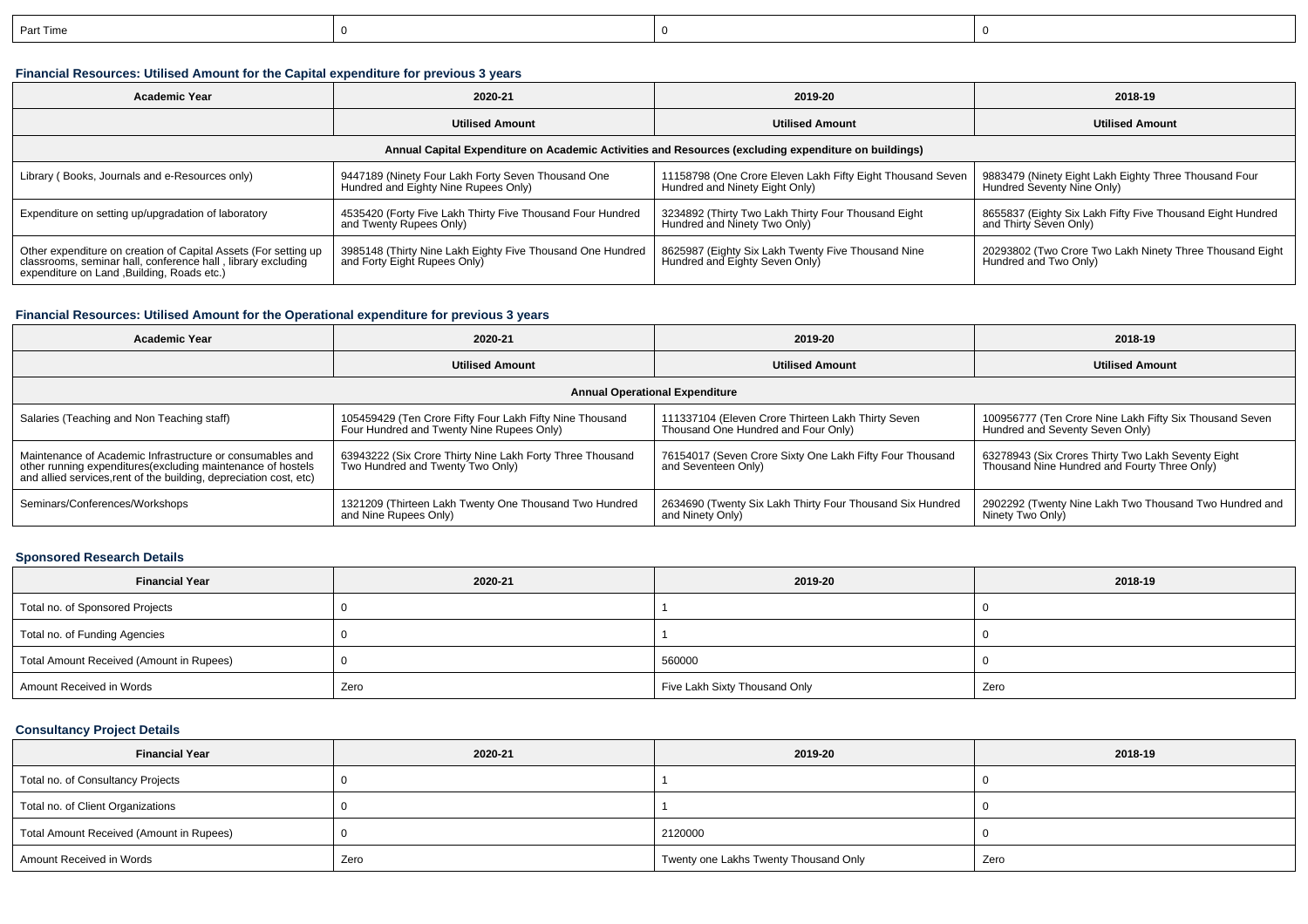### **Executive Development Program/Management Development Programs**

| <b>Financial Year</b>                                                             | 2020-21                              | 2019-20                                                               | 2018-19                          |
|-----------------------------------------------------------------------------------|--------------------------------------|-----------------------------------------------------------------------|----------------------------------|
| Total no. of Executive Development Programs/ Management<br>Development Programs   |                                      |                                                                       |                                  |
| Total no. of Participants                                                         | 23                                   | 263                                                                   | 46                               |
| Total Annual Earnings (Amount in Rupees)(Excluding Lodging<br>& Boarding Charges) | 8304000                              | 8991320                                                               | 1405000                          |
| <b>Total Annual Earnings in Words</b>                                             | Eighty Three Lakh Four Thousand Only | Eighty Nine Lakh Ninety One Thousand Three Hundred and<br>Twenty Only | Fourteen Lakh Five Thousand Only |

## **PCS Facilities: Facilities of physically challenged students**

| 1. Do your institution buildings have Lifts/Ramps?                                                                                                         | Yes, more than 80% of the buildings |
|------------------------------------------------------------------------------------------------------------------------------------------------------------|-------------------------------------|
| 2. Do your institution have provision for walking aids, including wheelchairs and transportation from one building to another for<br>handicapped students? | Yes                                 |
| 3. Do your institution buildings have specially designed toilets for handicapped students?                                                                 | Yes, more than 80% of the buildings |

## **Faculty Details**

| Srno            | Name                                                     | Age | Designation                                         | Gender | Qualification | <b>Experience (In</b><br>Months) | <b>Currently working</b><br>with institution? | <b>Joining Date</b> | <b>Leaving Date</b>      | <b>Association type</b> |
|-----------------|----------------------------------------------------------|-----|-----------------------------------------------------|--------|---------------|----------------------------------|-----------------------------------------------|---------------------|--------------------------|-------------------------|
| $\overline{1}$  | <b>SOURABH</b><br><b>BHATTACHARYA</b>                    | 43  | Professor                                           | Male   | Ph.D          | 217                              | Yes                                           | 01-07-2011          | $\sim$                   | Regular                 |
| $\overline{2}$  | <b>NIKHIL RASTOGI</b>                                    | 46  | Professor                                           | Male   | Ph.D          | 266                              | Yes                                           | 01-07-2011          | $\overline{\phantom{a}}$ | Regular                 |
| 3               | CHAKRAPANI<br><b>VENKATA C</b>                           | 47  | Professor                                           | Male   | Ph.D          | 253                              | Yes                                           | 28-02-2011          | $\overline{\phantom{a}}$ | Regular                 |
| 4               | <b>NITIN GUPTA</b>                                       | 43  | Professor                                           | Male   | Ph.D          | 218                              | Yes                                           | 01-07-2011          | $\overline{\phantom{a}}$ | Regular                 |
| $5\overline{5}$ | ROMINA MATHEW                                            | 43  | Professor                                           | Female | Ph.D          | 234                              | Yes                                           | 01-07-2011          | $\sim$                   | Regular                 |
| 6               | <b>SRI HARSHA</b><br><b>REDDY</b><br><b>KAMBHAMMETTU</b> | 43  | Dean / Principal /<br>Director / Vice<br>Chancellor | Male   | Ph.D          | 259                              | Yes                                           | 09-04-2012          | $\overline{\phantom{a}}$ | Regular                 |
| $\overline{7}$  | <b>SRIDHAR</b><br>VAITHIANATHAN                          | 45  | Associate Professor                                 | Male   | Ph.D          | 250                              | No                                            | 01-07-2013          | 10-04-2021               | Regular                 |
| 8               | <b>DEBADUTTA</b><br><b>KUMAR PANDA</b>                   | 46  | Professor                                           | Male   | Ph.D          | 235                              | Yes                                           | 01-05-2012          | $\overline{\phantom{a}}$ | Regular                 |
| 9               | <b>SARATH BABU</b><br>AJEETHA DOSS                       | 40  | Associate Professor                                 | Male   | Ph.D          | 207                              | Yes                                           | 22-04-2013          | $\overline{\phantom{a}}$ | Regular                 |
| 10              | SHABNAM<br>PRIYADARSHINI                                 | 50  | <b>Assistant Professor</b>                          | Female | Ph.D          | 302                              | Yes                                           | 05-02-2014          | $\sim$                   | Regular                 |
| 11              | <b>TUMPA DEY</b>                                         | 51  | <b>Assistant Professor</b>                          | Female | Ph.D          | 230                              | Yes                                           | 26-05-2014          | $\sim$                   | Regular                 |
| 12              | PAVAN KUMAR<br><b>BALIVADA</b>                           | 40  | <b>Assistant Professor</b>                          | Male   | Ph.D          | 192                              | Yes                                           | 08-08-2016          | $\sim$                   | Regular                 |
| 13              | PREETI SHARMA                                            | 42  | <b>Assistant Professor</b>                          | Female | Ph.D          | 204                              | Yes                                           | 06-08-2014          | $\sim$                   | Regular                 |
| 14              | <b>STEVEN</b><br>RAJPADAKANDLA                           | 41  | <b>Assistant Professor</b>                          | Male   | Ph.D          | 176                              | Yes                                           | 06-07-2015          | $\sim$                   | Regular                 |